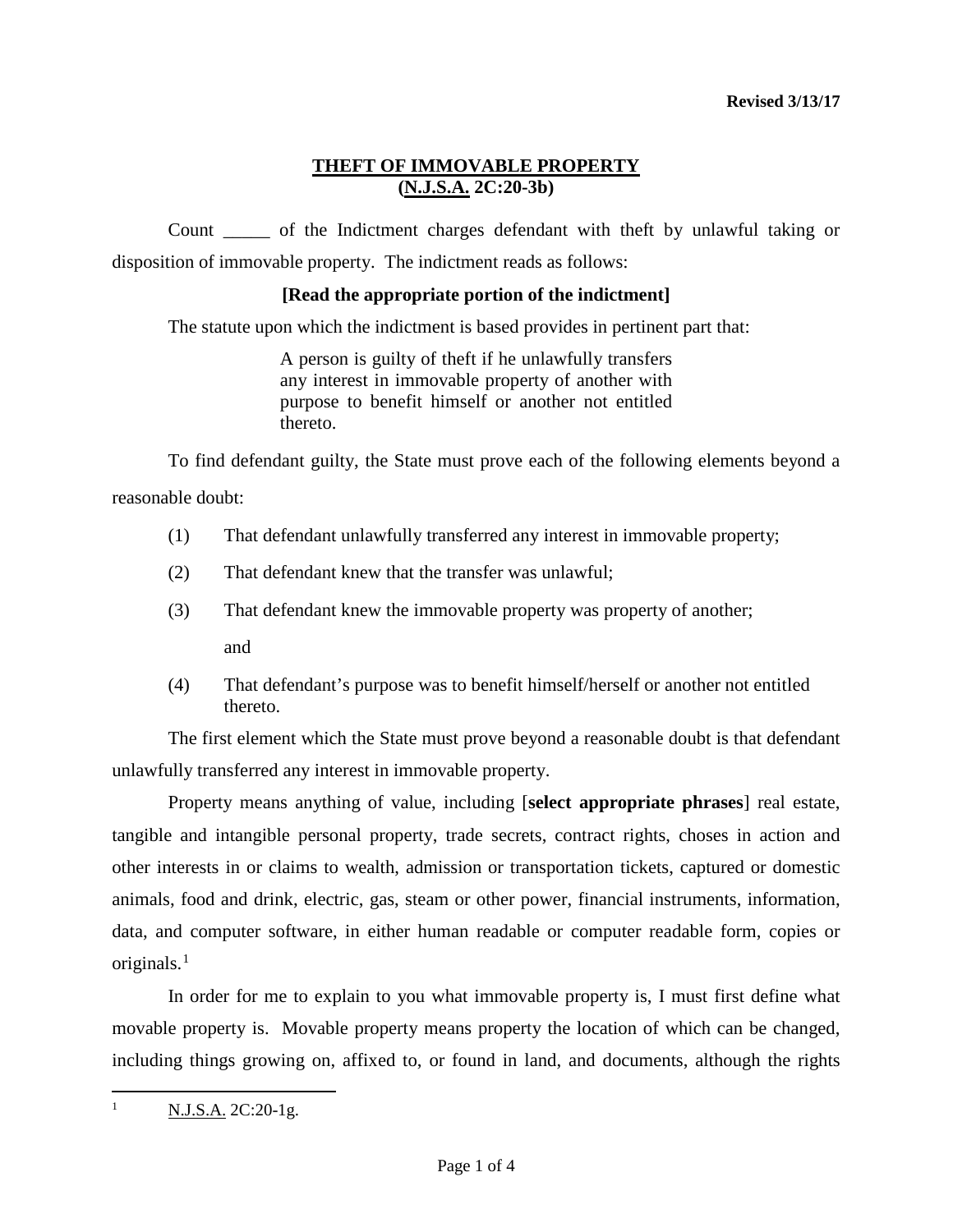#### **THEFT OF IMMOVABLE PROPERTY N.J.S.A. 2C:20-3b**

represented thereby have no physical location.<sup>[2](#page-1-0)</sup> Immovable property is all other property.<sup>[3](#page-1-1)</sup>

Interest is defined as title or right of possession to such property or any other right derived from ownership or possession of immovable property.<sup>[4](#page-1-2)</sup>

[If the allegation involves real property, charge the following: A transfer of an interest in real estate means the sale, gift, creation or extinguishment of an interest in real estate.]<sup>[5](#page-1-3)</sup>

The second element the State must prove beyond a reasonable doubt is that defendant knew that the transfer was unlawful.

A person acts knowingly with respect to the nature of his/her conduct or the attendant circumstances if he/she is aware that his/her conduct is of that nature, or that such circumstances exist, or he/she is aware of a high probability of their existence. A person acts knowingly with respect to a result of his/her conduct if he/she is aware that it is practically certain that his/her conduct will cause such a result. "Knowing," "with knowledge," or equivalent terms have the same meaning. Knowingly is a state of mind and cannot be seen and can only be determined by inference from conduct, words or acts. Therefore, it is not necessary that witnesses be produced by the State to testify that a defendant said that he/she knowingly did something. his/her knowledge may be gathered from his/her acts and his/her conduct and from all he/she said and did at the particular time and place and from all the surrounding circumstances reflected in the testimony [and evidence adduced at trial].

In this case, the State alleges that the interest transferred in immovable property is as follows [describe interest as listed in the indictment and developed at the trial].

[If appropriate add, "The defendant alleges that \_\_\_\_\_\_\_\_\_\_\_\_\_\_\_\_.]

The third element that the State must prove beyond a reasonable doubt is that defendant knew that the immovable property was property of another. Property of another includes property in which any person other than the actor has an interest which the actor is not privileged to infringe, regardless of the fact that the actor also has an interest in the property and regardless of the fact that the other person might be precluded from civil recovery because the property was

<span id="page-1-0"></span> $\frac{1}{2}$ <sup>2</sup> N.J.S.A. 2C:20-1e.

<span id="page-1-1"></span><sup>3</sup> Ibid.

<span id="page-1-2"></span>N.J.S.A. 2C:20-1(o); N.J.S.A. 1:1-2; State v. Kosch, 444 N.J. Super. 368, 381 (App. Div.), certif. denied, 227 N.J. 369 (2016).

<span id="page-1-3"></span><sup>5</sup> N.J.S.A. 25:1-10; State v. Kosch, 444 N.J. Super. 368, 382 (App. Div), certif. denied, 227 N.J. 369 (2016).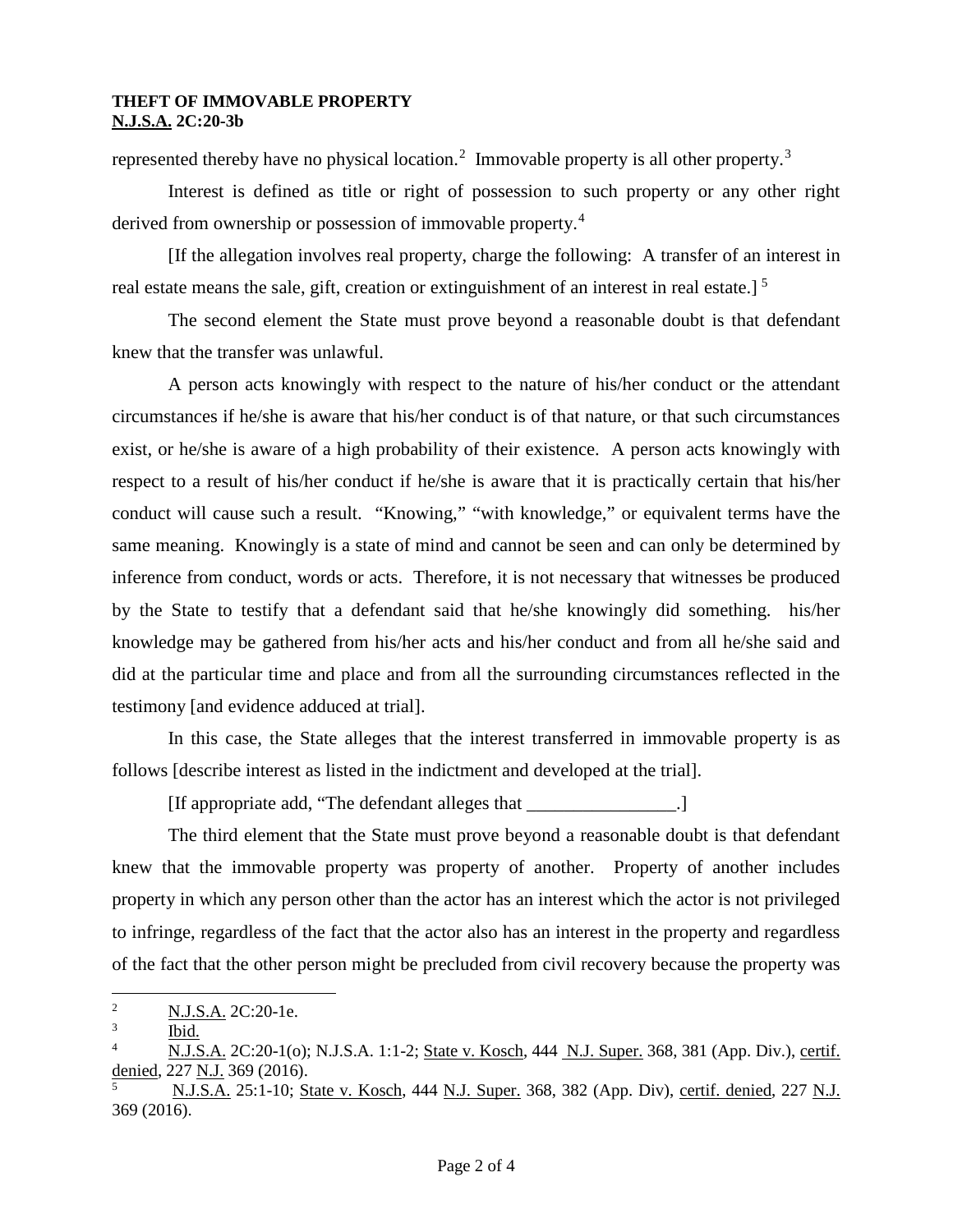#### **THEFT OF IMMOVABLE PROPERTY N.J.S.A. 2C:20-3b**

used in an unlawful transaction or was subject to forfeiture as contraband.<sup>[6](#page-2-0)</sup> Property in the possession of the actor shall not be deemed property of another who has only a security interest therein, even if legal title is in the creditor pursuant to a conditional sales contact or other security agreement.<sup>[7](#page-2-1)</sup> The terms property and property of another are broadly defined so as to include services and intangibles, anything of value.<sup>[8](#page-2-2)</sup> Anything of value is defined as any direct or indirect gain or advantage to any person.<sup>[9](#page-2-3)</sup>

The fourth element which the State must prove beyond a reasonable doubt is that defendant's purpose in his/her unlawful transfer was to benefit himself/herself or another not entitled thereto.<sup>[10](#page-2-4)</sup>

A person acts purposely with respect to the nature of his/her conduct or a result thereof if it is his/her conscious object to engage in conduct of that nature or to cause such a result. A person acts purposely with respect to attendant circumstances if he/she believes or hopes that they exist. A person acts purposely if he/she acts with design, with a specific intent, with a particular object or purpose, or if he/she means to do what he/she does.

Purpose is a condition of the mind that cannot be seen and that can be determined only by inferences from conduct, words or acts. A state of mind is rarely susceptible of direct proof but must ordinarily be inferred from the facts. Therefore, it is not necessary that the State produce witnesses to testify that an accused said that he/she had a certain state of mind when he/she engaged in a particular act. It is within your power to find that such proof has been furnished beyond a reasonable doubt by inference, which may arise from the nature of defendant's acts and conduct, from all that he/she said and did at the particular time and place, and from all surrounding circumstances.

If you find that the State has proven all four elements beyond a reasonable doubt, then you must find defendant guilty. If you find that the State has failed to prove any of the elements

<span id="page-2-0"></span> $\frac{1}{6}$ <sup>6</sup> N.J.S.A. 2C:20-1h.

<span id="page-2-1"></span><sup>7</sup> Ibid.

<span id="page-2-2"></span><sup>8</sup> State v. Dixon, 114 N.J. 111 (1989).

<span id="page-2-3"></span><sup>9</sup>  $\frac{N.J.S.A.}{N}$  2C:20-1n.

<span id="page-2-4"></span><sup>10</sup> **[**Read if appropriate: Mere use of land of another without permission, even illegal, destructive use, does not deprive the owner of the property and is not a crime under this section of the Code of Criminal Justice. State v. Garofola, 252 N.J. Super. 356 (Law Div. 1988); State v. Kosch, 444 N.J. Super. 368, 384 (App. Div.), certif. denied, 227 N.J. 369 (2016).